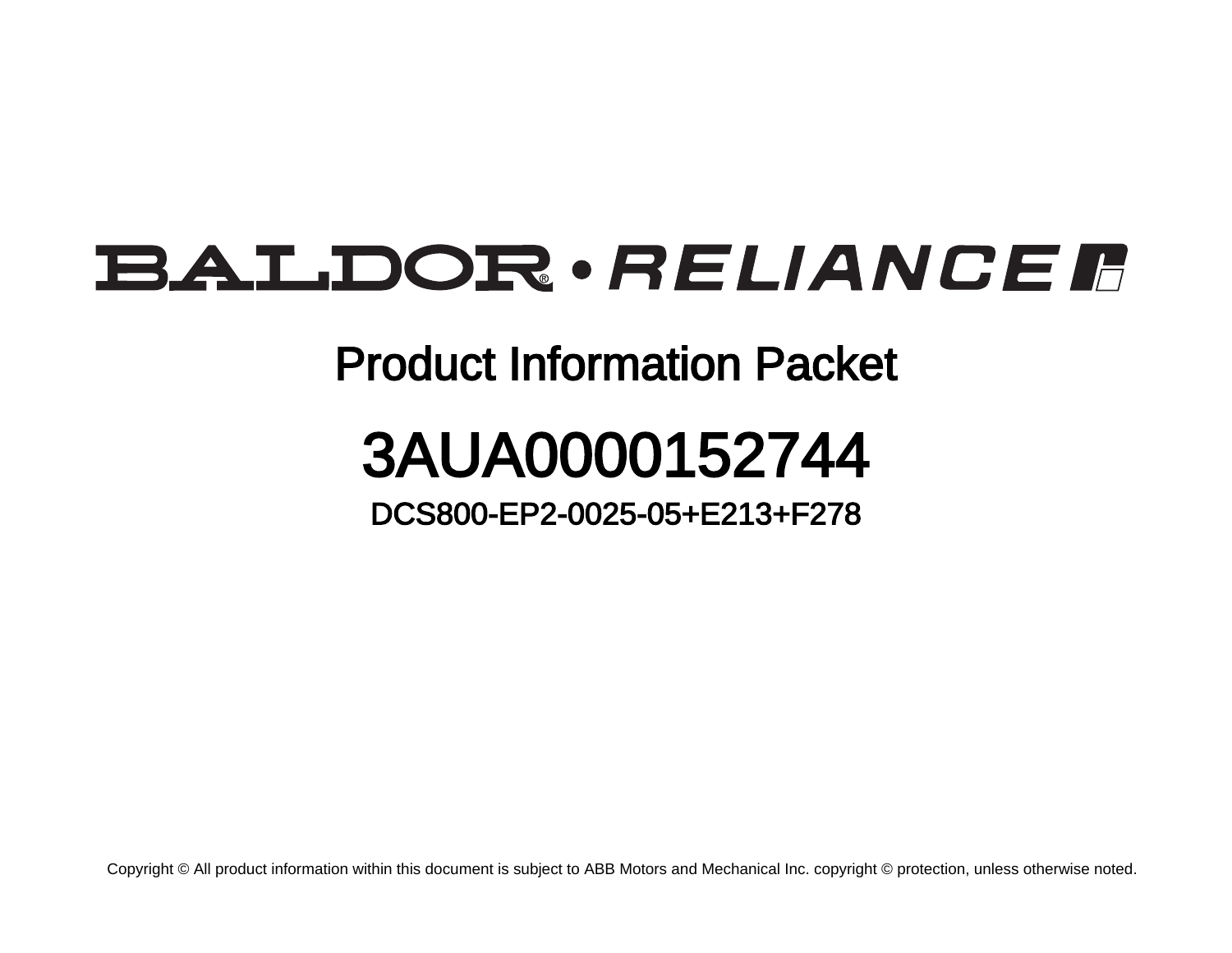## BALDOR · RELIANCE F Product Information Packet: 3AUA0000152744 - DCS800-EP2-0025-05+E213+F278

| Nameplate             |                               |                 |                |
|-----------------------|-------------------------------|-----------------|----------------|
| <b>Type Code:</b>     | 3AUA0000152744                | Output:         | Not Applicable |
| Enclosure:            | NEMA Open                     | Voltage (U2):   | $0U1$ Vac      |
|                       |                               | Current (I2n):  | 17 A           |
| Input:                | 3PH 5060 Hz                   | Current (I2hd): | <b>NA</b>      |
| Voltage (U1):         | 480 V                         |                 |                |
| Current (I1n):        | 14 A                          | Power (Pn):     | 10 HP          |
| <b>Short Circuit:</b> | 65Ka RMS Symetrical, 500V max |                 |                |